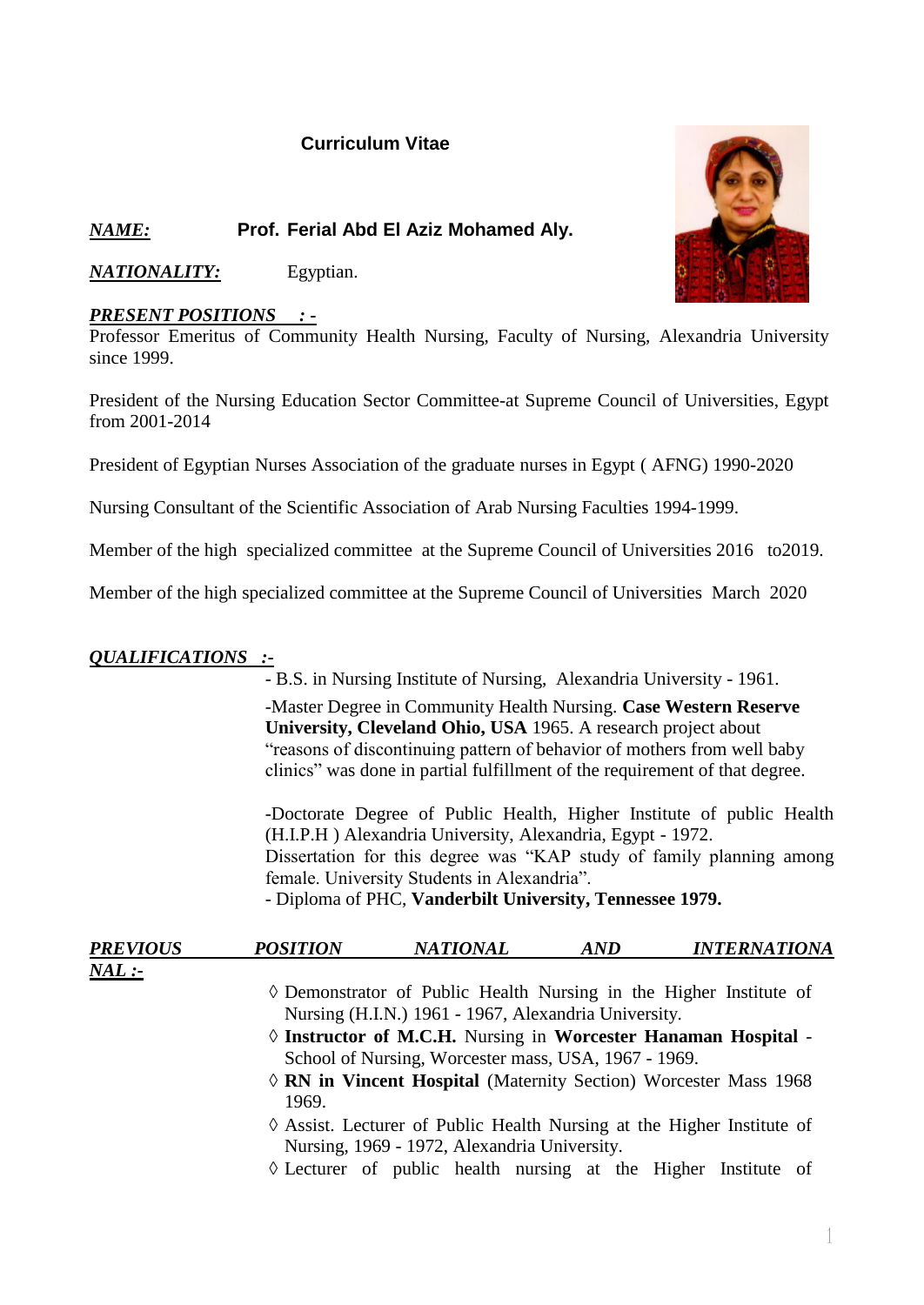Nursing, 1972 - 1978, Alexandria University.

- $\Diamond$  Assist. Professor of Community Health Nursing at the Higher Institute of Nursing, 1978 - 1983, Alexandria University.
- Professor of Community Health Nursing at Institute of Nursing, Alexandria University since 1983.
- $\Diamond$  Chair person of community health nursing department 1979- 1987
- **Deputy Director** of Higher Institute of Nursing, 1977-1979 and 1987- 1988.
- **Director of Higher Institute of Nursing**, September 1987- 1994.
- **Dean Faculty of Nursing** 1994 1999.
- **Elected President of the International Council On Women Health Issues** (ICOWHI) 1996-1998.
- **President of the International Council on Women Health** Issues (ICOWHI) 1998- 2000.
- President of the **League of Arab States of Arab Nursing Colleges** in the Middle East 1998-1999.

#Chair person of the Scientific Committee for Promotion of Teaching Staff at the Universities 1989-2001.

#Member of the Scientific Committee for Promotion of Teaching Staff at the Universities 2001-2007.

- Director of the **Satellite Office of the Eastern Mediterranean Region,** International Council in Women's Health Issues **(ICOWHI)** 2000-2004.
- Chair person of Nursing Sector Committee at the Supreme council of Universities 2001-2014.
- Member of Sigma Theta Taw Association –Indiana –USA.
- Member of the American Friendship Association.
- $\Diamond$  President of the Association of Faculties of Nursing Graduates (AFNG) 1990 -2020.

#### *EXPERIENCES :-*

Experiences in Public Health Nursing in clinical field related to Primary Health Care (PHC).

### *A-AT NATIONAL LEVEL :-*

*1. Teaching responsibilities -:*

1.1 Teaching undergraduates public health nursing programmes including MCH / FP. at:

1.1.1 Higher Institute of Nursing, Alexandria University (English Language is used) 1961 - 1996.

1.1.2 Diploma of nursing school, Ministry of health Alexandria, Egypt (Arabic language is used) 1975 - 1982.

1.1.3 Technical health Institute in Alexandria, minister of health (English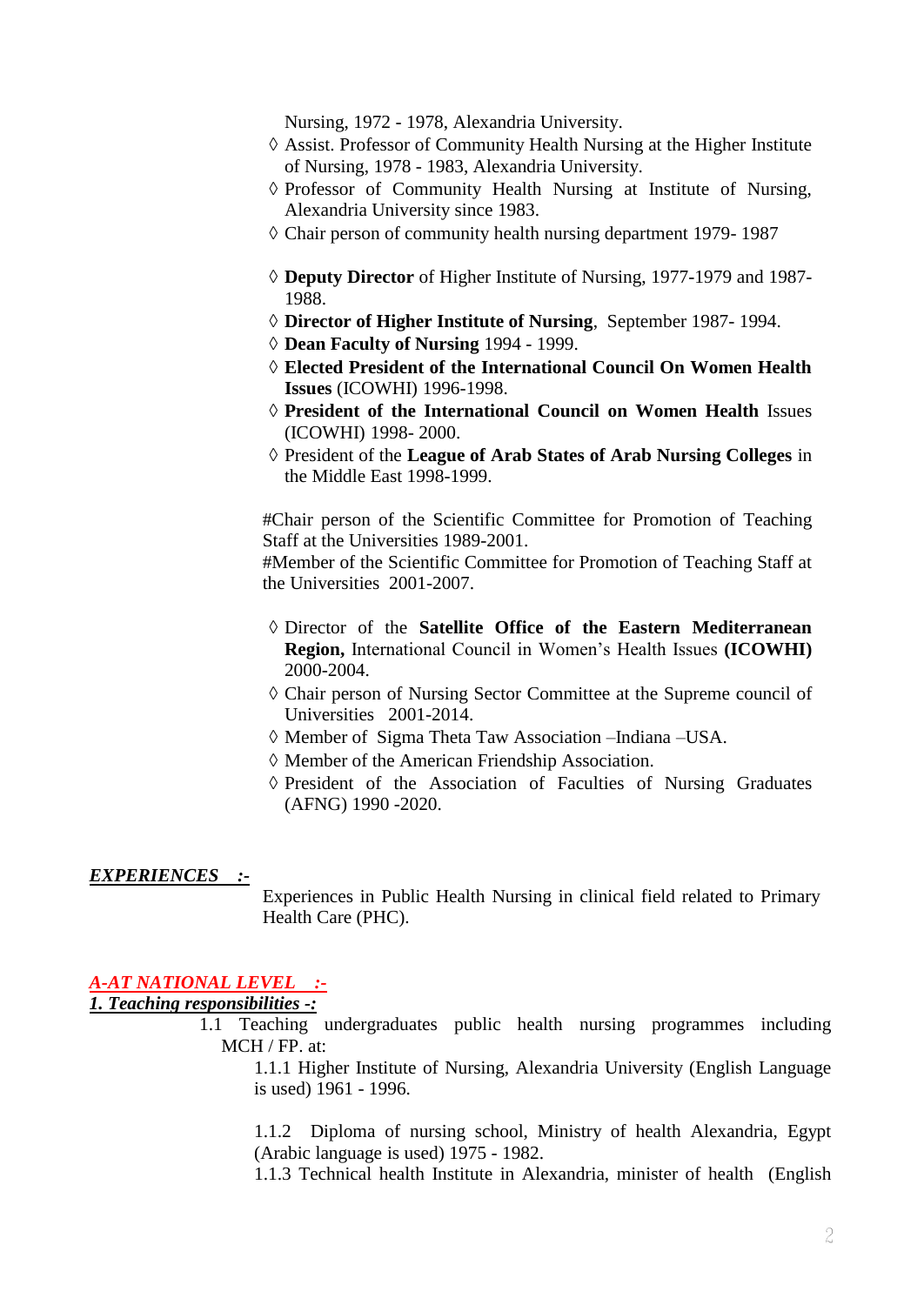language is used) 1980 - 1986.

- 1.2 Teaching graduates public Health Nursing programmes including MCH / FP for:
	- 1.2.1 Master and Doctorates degrees of Community Health Nursing at Higher Institute of Nursing (HIN), Alexandria University, 1970 – 1986, 1987-2001.
	- 1.2.2 Master and Doctorates degrees of Community Health Nursing at Higher Institute of Public Health (H.I.P.N.) Alexandria University, 1974 - 1985.

### *2. Administrative responsibilities :-*

- 2.1 Chairperson of Clinical instruction committee at the Higher Institute of Nursing (1974 - 1975).
- 2.2 Deputy Director of the Higher Institute of Nursing for two years (1977 - 1979).
- 2.3 Chairman of Community Health Nursing Department at Higher Institute of Nursing for 8 years starting 1977 -1986.
- 2.4 Member in the scientific Research committee at the Higher Institute of Nursing, Alexandria University 1980 -1981 and 1983 - 1985.
- 2.5 Member of the Technical Advisory committee of the Higher Institute of Nursing Assiut University 1983 -1986 in collaboration with HOPE project and AID.
- 2.6 Member of the curriculum committee the Higher Institute of Nursing, Alexandria University in collaboration with HOPE project 1978 -1979 and 1989 - 1990.

#### *3. Supervisory responsibilities :-*

Supervise master and doctorate thesis for graduates nurses in the field of CHN / MCH / FP for both Higher Institute of Nursing and Higher Institute of Public Health, Alexandria University.

### *B-AT INTERNATIONAL LEVEL :-*

### *1. Teaching & Training :-*

- 1.1 Teaching undergraduate's Maternal child care programme to RN students at the **Nursing School, Worcester Hanaman Hospital** - Worcester Mass, USA 1967 - 1969.
- 1.2 Plan, Develop & implement 3 workshops for nurses in Syrian Arab Republic both for supervisor in MCH centers & Instructor working in school of nursing on Home visit approach & Home deliveries, Jan 1985, March 1985 & May 1985 successively.
- 1.3 Plan & organize a training program for training the Traditional Birth Attendants in **Sudan** 1987.
- 1.4 Plan, organize & implement 9 months training program for 2 groups of nurses from **Yemen,** on Community Health Nursing with emphasis on primary health care context 1986 - 1987.
- 1.5 Collaborate with World Health Organize in planning conducting a series of workshop for the Higher Institute of Nursing Staff, **Alexandria University**, on Primary Health Care March 1987.
- 1.6 Plan, organize & implement 9 months training program for 2 groups of nurses from **Yemen,** on Community Health Nursing with emphasis on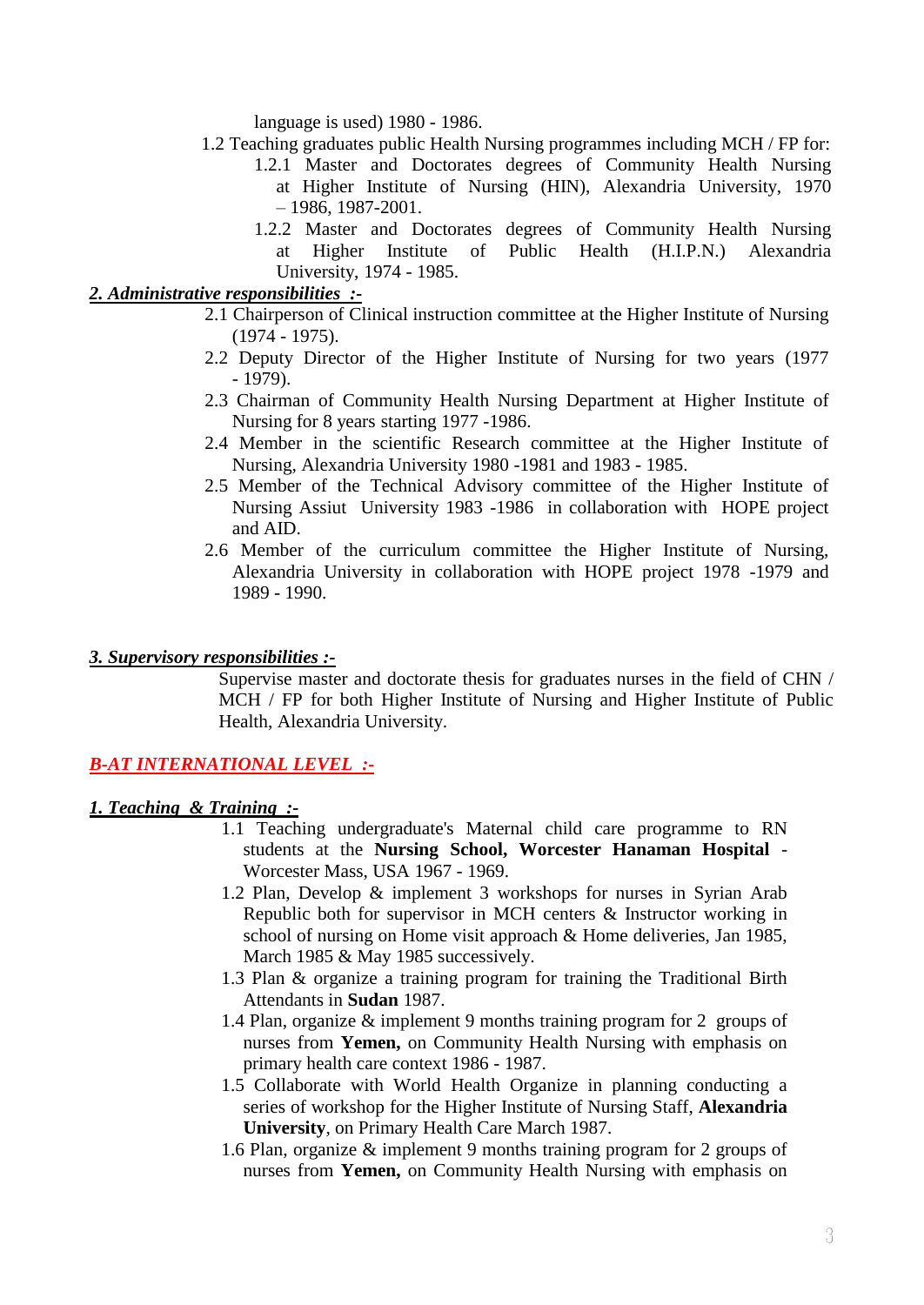primary health care context 1989- 1990.

#### *2. Field experience;*

- 2.1 Practical field visits for the different public health agencies including MCH. In both Fresno & Berkley Health departments **California**, USA 1965 (5 weeks).
- 2.2. Practical experience as registered nurse (RN) in the Maternity department at ST Vincent Hospital, **Worcester Mass**, USA., for 6 month 1968.
- 2.3 Attending training programme at **Vanderbuilt University**, Nashville, Tennessee (August - December 1979) which include practical field work in the different Primary Health Care settings including MCH / FP.
- 2.4 Attending workshop for training of trainer on MCH / FP. in collaboration with INTRAH Project. **North Carolina** University USA. December 1981 (for 3 weeks).

#### *3. Supervision and administrative responsibilities internationally ; -*

- 3.1 Collaborating with WHO in research project on MCH / FP.
- 3.2 Acted as principal investigator for **four WHO research project**s on Acceptability of Fertility regulating methods and Diarrheal disease (starting 1975 to 1982), namely:-
	- 3.2.1 Pilot acceptability study on injectables contraceptives "HO/370 / 6 (4)". Two countries were involved **Manila and Alexandria**.
	- 3.2.2. Acceptability study of the two versus three monthly injectables " $119/181/141$  (D), 28 57 (B), 52 (H), 62(D)". Five countries were involved "Manila**, Alexandria, Thailand, India, Holland** ".
	- 3.2.3 Acceptability study of tablet and paper oral contraceptive in clinical trials. "119 / 181 / 141 (H), 38 (G), 303, 72 (H), 208 ©, 117 (K), 301, 253 (A), 308. Nine countries were involved "**Manila, Alexandria, Ibadan, Seoul, Karachi, Chandigrah, Santiago, Stockholm, Newdelhi ".**
	- 3.2.4 Assessment of the feeding practice among children during diarrheal in Alexandria.
- 3.3 Member of six WHO Task force acceptability meetings on Fertility regulating methods in **Geneva** in the following dates : - August 1975, January 1976, November 1976, May 1977, February 1978, December 1978.
- 3.4 Attending WHO informal consultation on research priorities in diarrheal diseases in Alexandria, Egypt - 27 - 28 July 1982.
- 3.5 WHO-Consultant Short Term Consultant in **Syrian** Arab Republic in MCH/FP. Projects (1984 - 1985) through UNFPA in the following activities: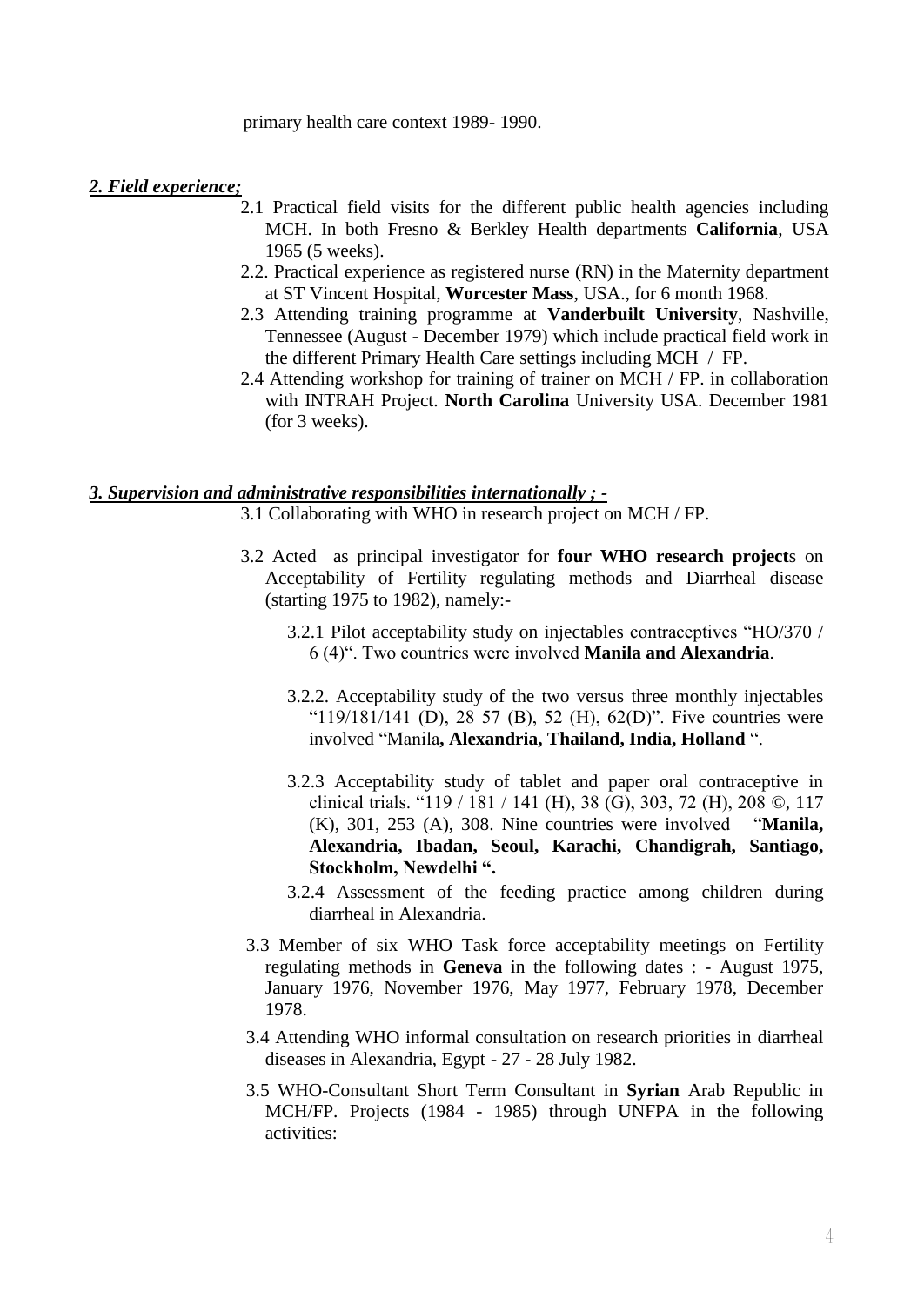- 3.5.1 Evaluating the curriculum of the assistant public health nurse / midwives, prepared to work in rural communities and prepare a revised draft for their curriculum in **Syria.**
- 3.5.2 Evaluating the M.C.H. centers & training centers in the different governorates in **Syria.**
- 3.5.3 Develop learning unit on home visit for the public health nurses working in the rural communities for their field work.
- 3.5.4 Develop guide manual book for the graduates of the assistant public health nurses / midwives programme and nursing personnel working in M.C.H. centers for their field work.
- 3.5.5 Develop family health assessment sheet for training the students of the assistant public health nurses / midwives programme.
- 3.5.6 Plan and conduct three workshops for the nurse supervisors in M.C.H. Centers and Instructors involved in the assistant public health nurses / midwives programme to be trained on the learning units developed, **Syria** Arab Republic.
- 3.5.7 Evaluate TBAs programme in the different governorate in **Syrian Arab** Republic 1985.
- **3.6 WHO Consultant (STC)** in the regional office Eastern Mediterranean health protection and promotion MCH / FP for three months starting  $1<sup>st</sup>$ Feb.- $1<sup>st</sup>$  May 1986.
- **3.7 WHO External Examiner** in Nursing College Khartoum University 1985.
- **3.8 WHO Consultant in Sudan** to evaluate the MCH / FP centers in different governorate in Sudan 1986.
- **3.10 WHO Consultant in North Yemen** for 6 weeks in MCH / FP Project, 1987-1988.
	- 3.10.1 Training & Evaluating Nurses midwives & community health care worker in the field of primary health care.
	- 3.10 2 Evaluate Community Health Nursing program for Yemenis nurses working in the area of Primary Health Care.
	- 3.10.3 Train & Evaluate TBAS, Female PHC workers in the field of PHC in Yemen Arab Republic (1987).
- **3.11 WHO Consultant in UAE** for 5 weeks to train nurses working in PHC in the area of MCH 1988.
- **3.12 WHO Consultant in UAE** for 4 weeks to evaluate and strength the capabilities of PHC centers Primary Health Care centers trainer 1990.
- **3.13 WHO Consultant in Assiut** University to evaluate residents nursing program at Higher Institute of Nursing, Assiut University 1993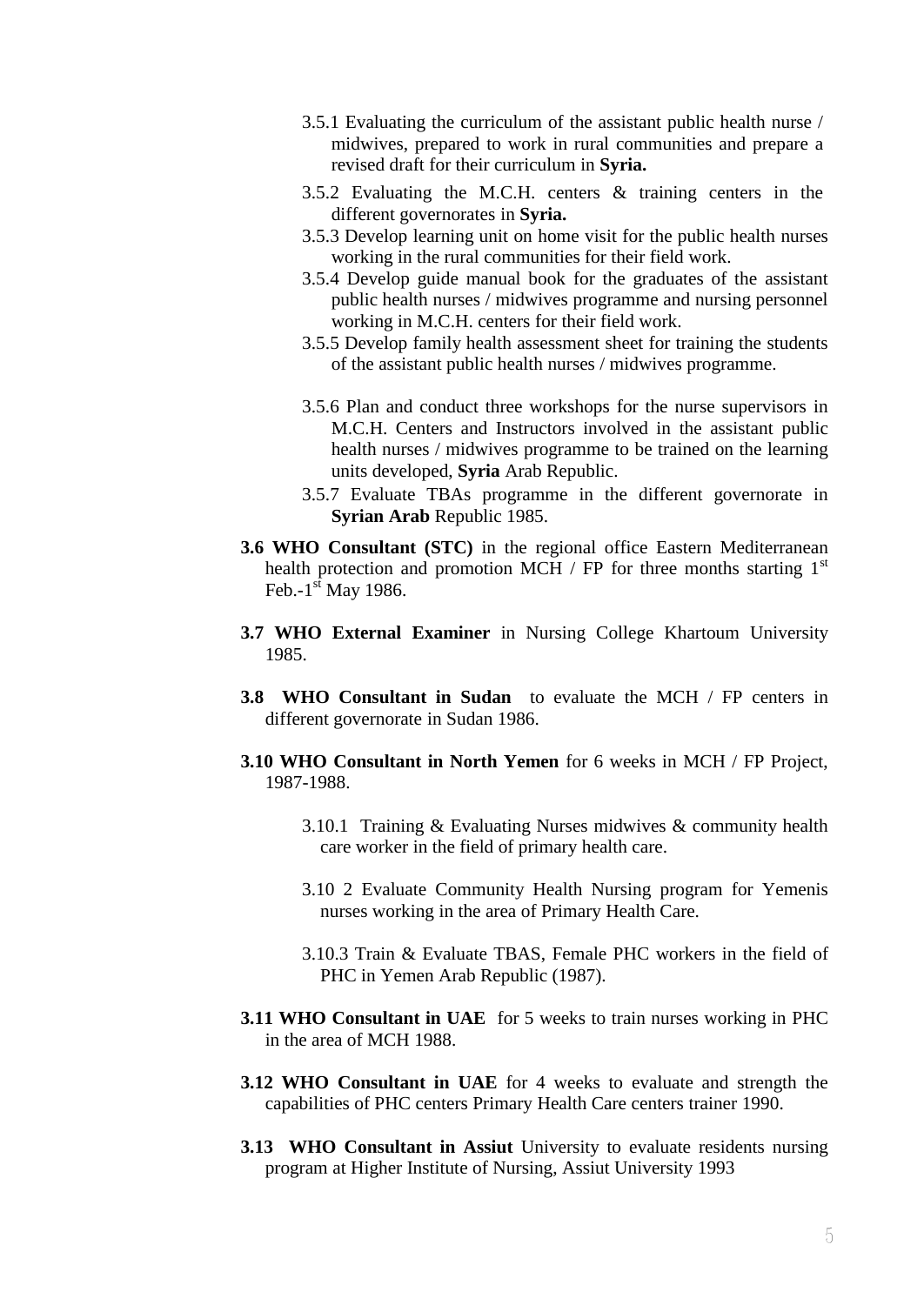- **3.14 Consultant at El Noor Specialist Hospital** Mecca, K.S.A for one month to train nurse supervisor & head nurses on Nursing Management & Supervision and evaluate nurses on Nursing management & Supervision and evaluate Nursing Performance of Supervisor 1994.
- **3.15 Consultant at Ministry of Health in Kuwait** for one weeks to evaluate the nursing curriculum of the nursing Institute 1995.

### *Collaboration with other International Agencies & Participating in International Conference:-*

- Participating at University of California San Francisco School of Nursing Conference on Collaboration in Nursing Education. July 1981.
- Member of the Technical Advisory Committee of the INTRAH Project for MCH / FP in collaboration with North Carolina University, USA for one year 1981 - 1982.
- Collaboration with INTRAH project North Carolina University in planning and conducting 5 workshops to train nurse. Supervisors and nurse administrators on MCH / FP in different governorates in Egypt Jan. - Dec. 1982.
- $\Diamond$  Member of the Egyptian / American friendship association 1988.
- $\Diamond$  Teaching a course on International Issues & trends in PHC for graduate & Postgraduate students at University of Calif. San Francisco April & May 1989.
- $\Diamond$  Member of the International Board of Ethics in Nursing 2, An International Journal 1990.
- $\Diamond$  Chair person of Egypt Consortium of High Institutes of Nursing. Project to promote the development of High Institute of Nursing in Egypt in collaboration with HOPE project & AID 1990 – 1993.
- Member of Advisor Board of Alexandria Sporting Club1993-2001.
- Member of International Council on Women Health Issues Association1993-2004.

### *Main /keynote Speaker in International activities:*

1. Middle East Speaker in International Conference about "The Impact of Nursing upon Family Health Care in the Middle East", held at School of Nursing University of California, San Francisco USA July 1981.

Attending and presenting a paper on acceptability study of oral contraceptive tables versus paper pills in Egyptian rural community at "International Symposium on Reproductive Health Care " October 10–19 Maui 1982 Hawaii, USA.

3. Keynote Speaker on "Women Health in Developing Countries" a Contradicting in term, May 1989 University of California San Francisco.

Keynote Speaker on "Image of Nursing in the International Middle East" Conference at Jordan University of Science & Technology Irbid-Jordan May 1990.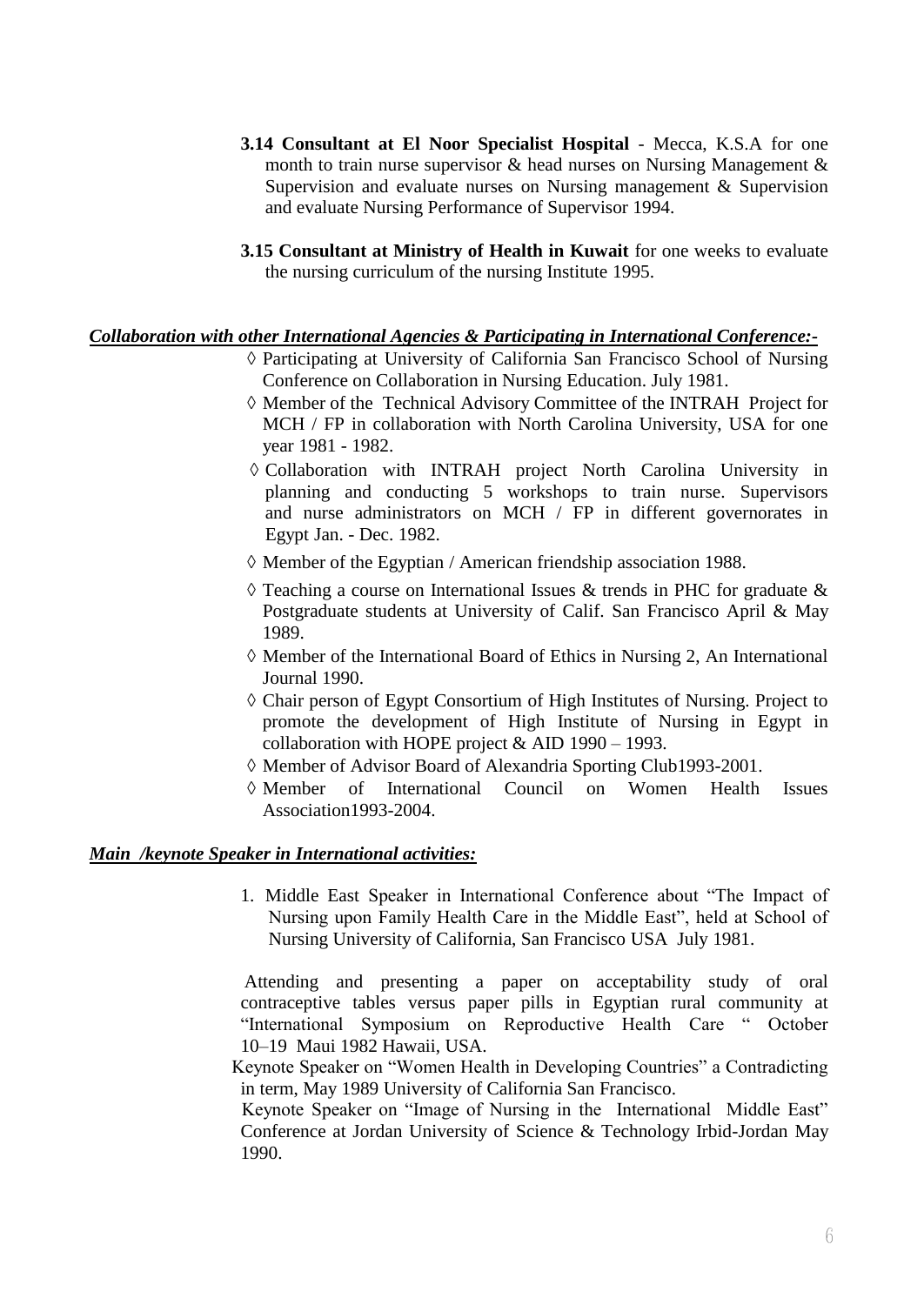- 5. Keynote Speaker on "Nursing as a profession" Nursing day King Faisal Hospital Research Centre 1991, **Saudi Arabia**.
- 6. Keynote Speaker "Role of Female Nurse" First International Nursing Research Conference JANS - Tokyo - **Japan** July 1992.
- 7. Keynote Speaker "Women Health" El Noor Specialist Hospital **Mecca KSA** 1994.
- 8. Keynote Speaker- Manpower development & the image of nursing Conference of Excellence in Nursing **Dubai** - 1995.
- 9. Keynote Speaker- Doctorate program in Nursing in the Middle East June 1995 at the International Doctorate Forum Meeting at **Michigan** University USA.
- 10. Keynote Speaker- "Different Health Programs; Promoting Women and Children Health in Egypt), 1997. International Conference on Women Health, **U.S.A.**
- 11. Keynote Speaker -Nursing Education at the Middle East. International Conference on Nursing Education in **Amman- Jordon** 2004.
- 12. Keynote Speaker Nursing Accreditation, International Conference Global Integration of Graduate Programme (GIGP), **Amman**, 2004.
- 13. Keynote Speaker Quality of Nursing Education at the First International Conference of Scientific Association of Arab Nursing Faculties, Amman Jordon 2006.

### *INTERNATIONAL AWARD:*

- Lucil Patri Lion Distinguish Professor Award for 1989 in International Nursing University of California San Francisco USA.
- Badge of honor for nursing promotion from King Faisal Hospital Research Centre 1991.
- Badge of honor for nursing from Health Institute in Kuwait 1995.
- Badge of honor for nursing from red cross association in Kuwait 1995.
- Badges of honor for nursing from Al Zaytoonah University, Amman 2004 & 2005& 2006 &2007.
- "President Award in Nursing" from Case Western Reserve University USA 2007.
- An Educational Hall nomination has been offered by the Faculty of Nursing Alexandria University to honour Prof. Ferial Adel Aziz for her contribution to the Nursing Profession . The opening ceremony has been attended by both presidents and vice presidents of Alexandria University and Cardiff Metropolitan University in 2014 and other eminent professors of both universities attended the ceremony.

#### *NATIONAL AWARD:*

• Badge of honor of the nursing alumni for the Ideal Nurse in Egypt